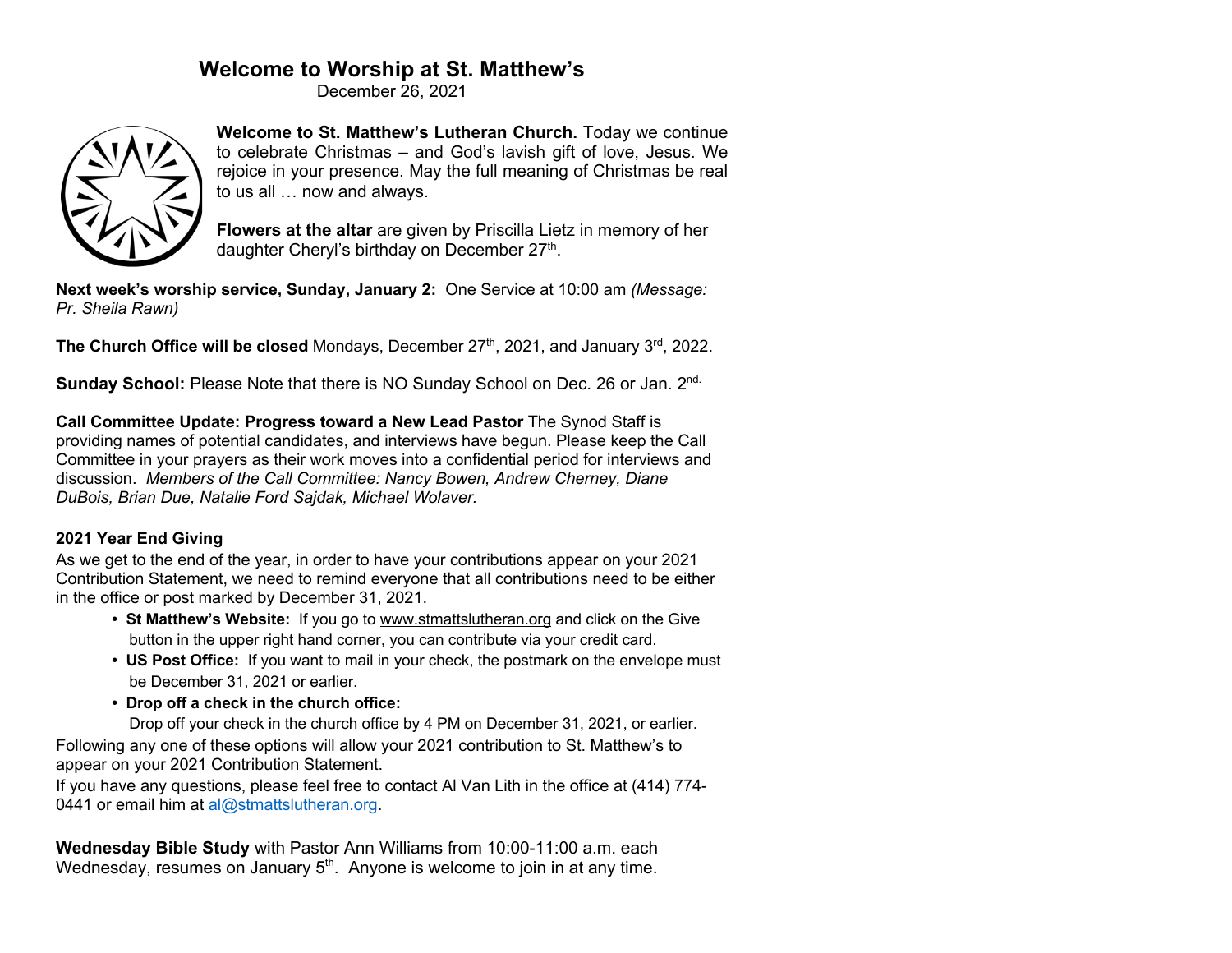### **Bulletin Announcement Insert – December 26, 2021**

#### **Looking Ahead to Next Year!**

**January 2 Adult Education With DAN BICE:** "Resolution: I will read a book of the Bible this year." Why is it that so many people who profess to believe the Bible never read it? The scriptures are full of compelling, weird, infuriating and mystifying material. We will help you decide which book to pick, give you some important background

January<br>January

information, and help you come up with a plan to keep this resolution. *Beginning at 11:00 a.m., at a later time, after the 10:00 worship service.*

**Beginning January 5th: Women's Book Discussion**, Three Wednesday nights from 7-8 p.m. "Tattoos on the Heart: The Power of Boundless Compassion." Read chapters 1-3 for January 5<sup>th</sup>. Contact Sue Swing with questions.

#### **Youth Mission Trip 2022 – Info Meeting Set for January 9th**

Plans are underway for Mission Trip 2022! **We know the dates: June 18th – 26th**, but other details are still being worked out. Where will we go? How far will it be? What will we do? How will we get there? So many questions! We will have answers for you at an info meeting on January 9<sup>th</sup> at noon. The mission trip experience is open to kids who are currently in 9<sup>th</sup> – 12<sup>th</sup> grades. If you have any questions, talk to Gretchen Haugse.

#### **First Fridays Book Discussion Group:** Discussion by Zoom begins at 7 p.m.

#### **Jan. 7, 2022 The Midnight Library** by Matt Haig (304 pages)

More information available from Fred Heim, Book Group Coordinator.

#### **Sunday Morning Volunteers Needed - Great Opportunities for Families to Serve Together!**

- **Communion Preparers -** Prepare communion and clean up after working in teams of 3. This is a great way to help behind the scenes and to have some fun conversation with other volunteers!
- **Coffee Hosts** Serve refreshments with others during our fellowship time in between the 8:30 and 11:00 services. A key role in our Welcome ministry!
- **Ushers** Our Ushers welcome people to worship and collect the offering. You don't need to miss a moment of church to serve on an Usher Team.

If you are interested in becoming a Sunday morning volunteer you can join in anytime. Please contact Al Van Lith; al@stmattslutheran.org for more info.

**Offering Envelopes for 2022** are now available in the Library Commons. If you use the Simply giving electronic contribution method, you will not be assigned envelopes. If you don't see a box of envelopes and you'd like one, there is a place on the envelope table to sign up to receive a box. Questions? Ask Al Van Lith in the church office.